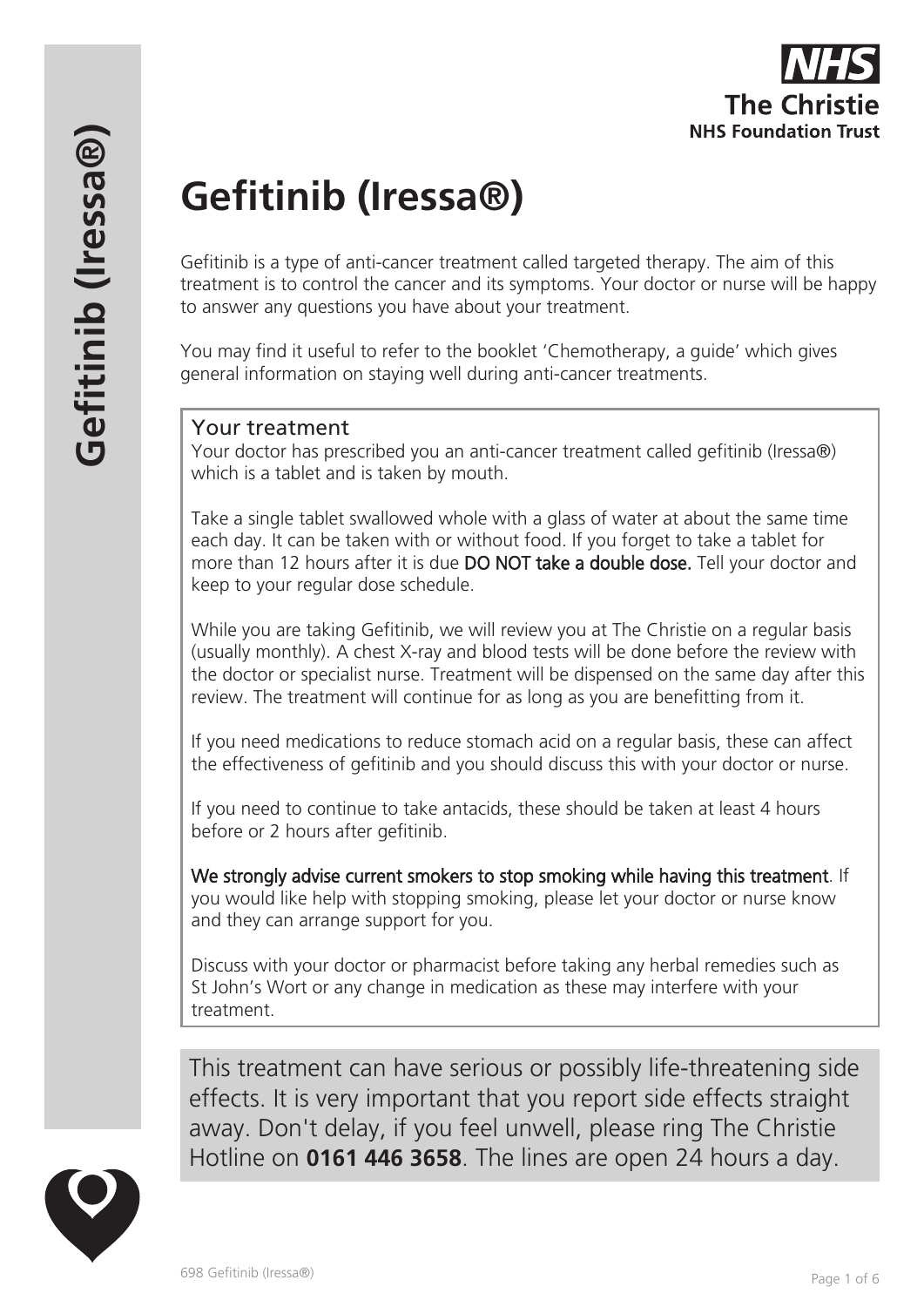# Flu vaccinations

Is it alright for me to have a flu jab during the time I'm having chemotherapy? It's safe to have a flu jab, but depending on the sort of chemotherapy you have had, it may not give quite as much protection against infection as usual. Some patients may need two vaccinations. However, if you're thinking of having any other vaccinations, do check with your Christie doctor first, because some vaccines should be avoided.

# Possible side effects

Your treatment can cause many different side effects. Some are more likely to occur than others. Everyone is different and not everyone gets all the side effects. Most side effects are usually temporary, but in some rare cases they can be life-threatening. It is important to tell your hospital doctor or nurse about any side effects so they can be monitored and, where possible, treated.

# Common side effects (more than 1 in 10)

## • Decreased appetite

You may lose your appetite and find eating large meals more difficult. It is best to try to eat smaller portions but do carry on trying to eat something even if you do not feel very hungry. Ask your nurse or doctor for advice on what to eat if this is causing you problems or you have unexpected weight loss. Ask staff for a copy of the booklet 'Eating - help yourself'.

# • Rash, itching, dry skin (Warning!)

It is very common for a rash to occur with gefitinib. It is most common on the face, neck, chest, and back. The rash tends to be mild. If it occurs, the rash will be at its worst two weeks after starting the treatment. It will then start to settle. It is very important to use a moisturiser at least once a day. We recommend creams such as E45® or Aveeno®.

Avoid exposure to direct sunlight and if you are in the sun cover up your skin as much as possible as you may be more at risk to the effects of the sun.

When you are washing, use non-perfumed soaps and shampoos such as baby products. Limit exposure to water and soaps because this can aggravate any rash already present. If the rash becomes red, painful, itchy or develops an 'acne-like' appearance please call this hospital. Sometimes the dose may need to be changed or delayed for a week or two. If this rash shows signs of infection then your medical team may give you a course of antibiotics.

## Do not use products to treat acne.

## Do not stop taking gefitinib, unless it has been discussed with your medical team at The Christie.

It is not common for itching to occur while using gefitinib. If your skin does become itchy while taking gefitinib use an antihistamine, such as cetirizine which will be prescribed by your doctor or nurse specialist.

# • Diarrhoea (Warning!)

Diarrhoea is a common side effect with gefitinib. If you experience diarrhoea while you are having treatment, use anti-diarrhoea tablets as directed by the medical team such as loperamide. You can also buy these from a pharmacy or get a prescription from your GP for a temporary period until this is resolved. If the problem persists it is important that you contact this hospital. If you experience any diarrhoea please tell your hospital doctor, as treatment dose may need to be changed or delayed. If you develop severe diarrhoea it is important to contact The Christie Hotline on 0161 446 3658 straight away. Don't delay!

example (Iressa®)<br>698 Gefitinib (Iressa®) Page 2 of 6 Ask the staff for a copy of 'Eating - help yourself' which has some useful ideas about diet when you are having treatment.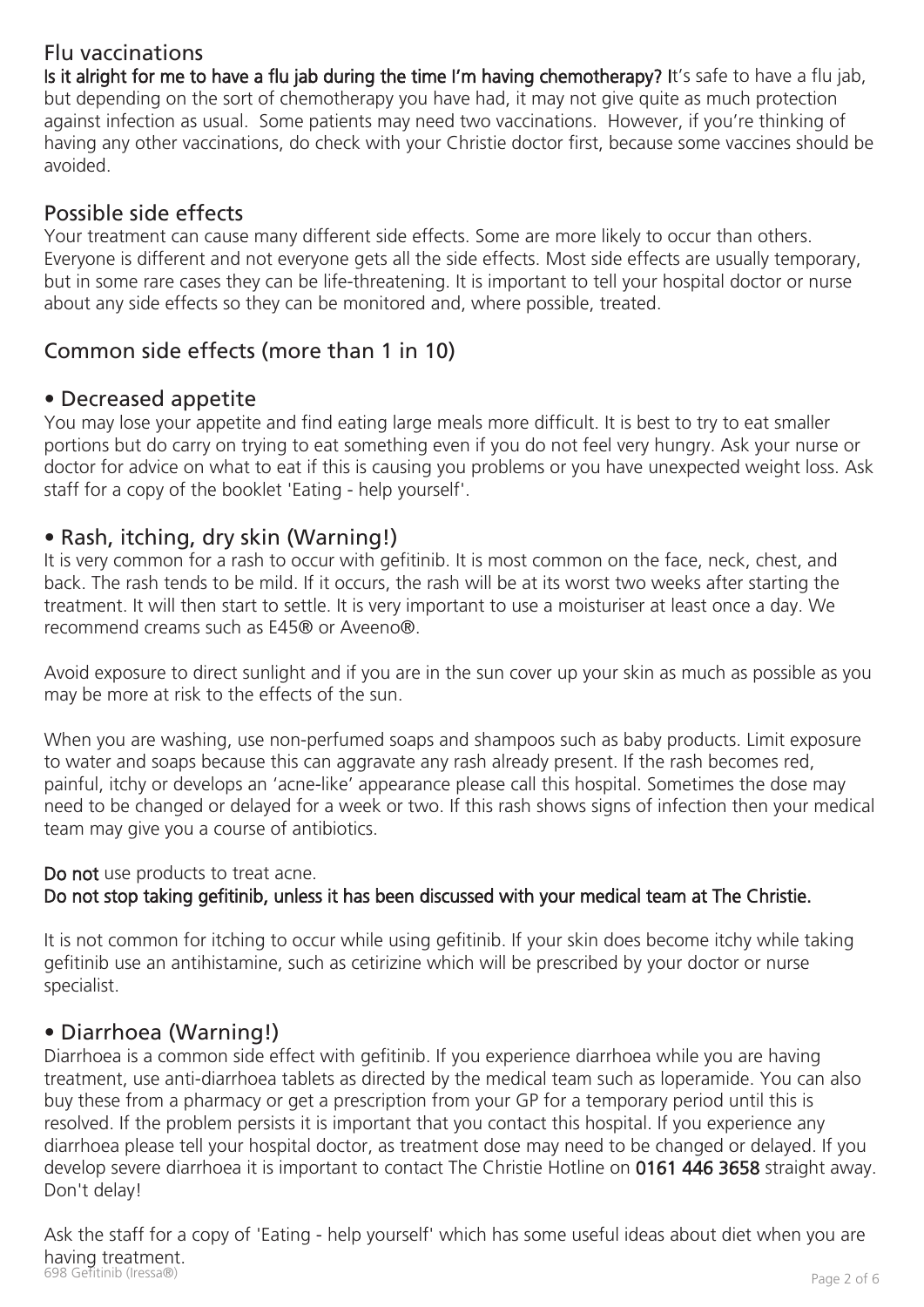# • Nausea and vomiting (sickness)

The severity of this varies from person to person. Anti-sickness medication may be given along with your treatment to prevent this. You will also be given anti-sickness tablets to take at home. If you continue to feel or be sick, contact your GP or The Christie, because your anti-sickness medication may need to be changed or increased.

## • Sore mouth

Your mouth may become sore or dry, or you may notice small mouth ulcers during this treatment. Drinking plenty of fluids and cleaning your teeth regularly and gently with a soft toothbrush can help to reduce the risk of this happening. We can prescribe a mouthwash for you to use during treatment. You can dilute this with water if your mouth is sore. Ask your doctor or nurse for further advice. There is also general mouth care information in the chemotherapy booklet. If you continue to have a sore mouth, please contact The Christie Hotline on 0161 446 3658.

## • Liver damage

Gefitinib can rarely cause damage to the liver. If your blood tests indicate severe changes in your liver function, we may suggest a change in the dose, a delay or stopping treatment.

## Uncommon side effects (less than 1 in 10)

#### • Kidney damage

This treatment can rarely cause damage to the kidney. This is usually mild and unlikely to cause symptoms. If your blood tests indicate severe damage to the kidney function, we may suggest a change on the dose or if needed stopping treatment.

## • Inflammation of your bladder lining

Please contact the team if you develop pain, burning or stinging when you urinate; or if needing to urinate more often and urgently than normal.

Other signs of inflammation may include urine that's dark, cloudy or strong smelling or pain low down in your tummy.

## • Eye irritation

This treatment can cause eye irritations, such as dry eyes or conjunctivitis (infection in the eyes). Eye drops can sometimes improve these symptoms. Wearing contact lenses can make the symptoms worse, so we advise not to wear lenses while taking gefitinib. If you experience eye problems please contact us.

#### • Lethargy

This treatment can make you feel tired and lacking in energy. It can be frustrating when you feel unable to cope with routine tasks. If you do feel tired, take rest and get help with household chores. Gentle exercise such as a daily walk can be beneficial. Please ask for a copy of our exercise booklet called 'Be Active, Stay Active'.

## • Changes in hair and nails

The nails may become brittle and their texture or colour may change. Pain in the nail bed, at the base of the nail, may occur, but this is rare. Uncommonly, eyelashes may grow longer while on treatment and some patients have noticed some facial hair growth although this is usually very fine hair.

# Rare side effects (less than 1 in 100)

## • Inflammation of the pancreas

Please contact us if you develop severe abdominal pain, nausea, a high temperature or diarrhoea.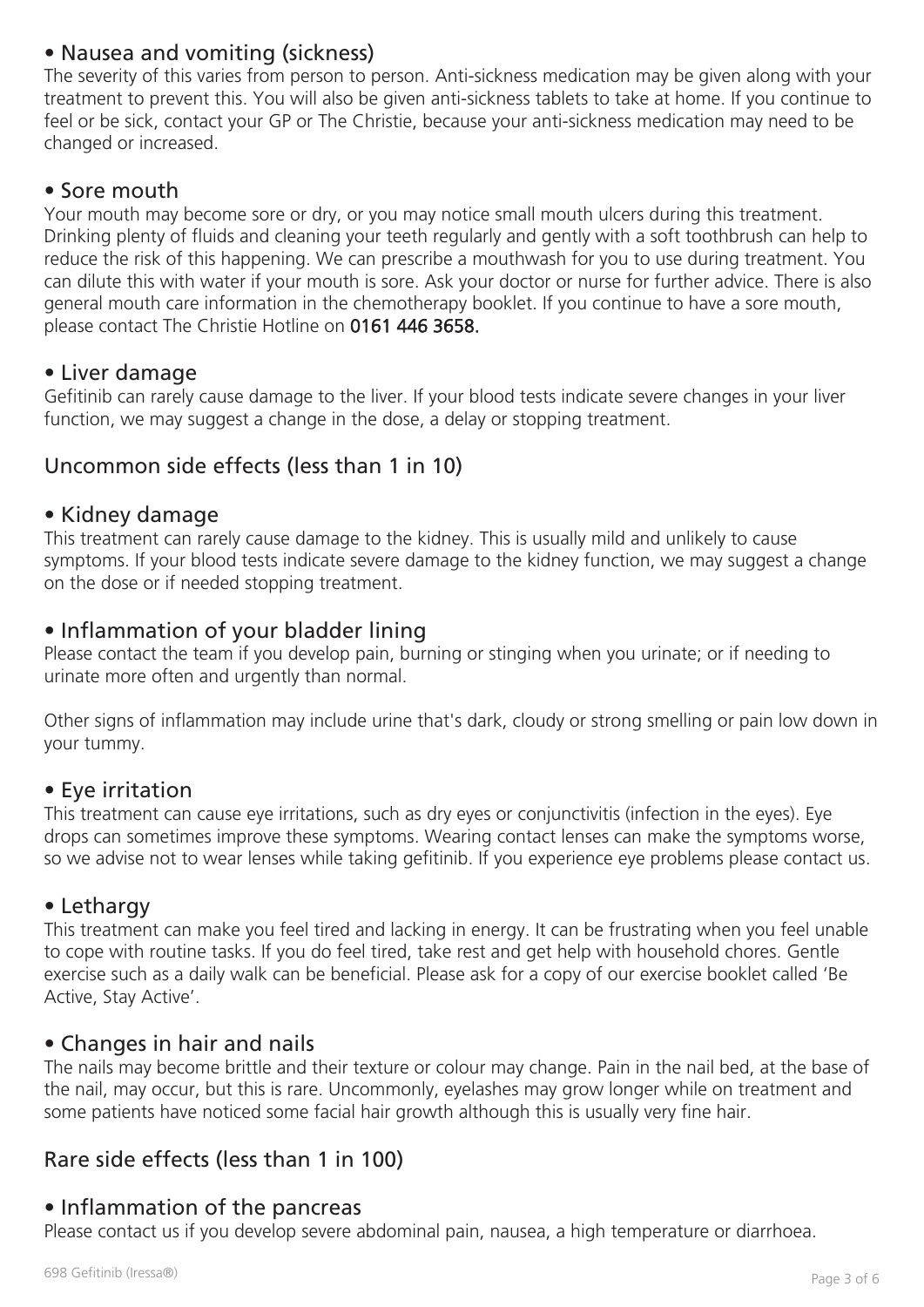# Rare side effects (less than 1 in 100)

# • Inflammation of the pancreas

Please contact us if you develop severe abdominal pain, nausea, a high temperature or diarrhoea.

# • Interstitial lung disease

A rare side effect from gefitinib is a form of lung irritation called interstitial lung disease. If you develop symptoms such as sudden difficulty breathing with a cough or fever contact The Christie Hotline immediately on 0161 446 3658.

# • Increased risk of infection

It is uncommon to develop an infection. Symptoms of infection include fever, shivering, sweats, sore throat, diarrhoea, discomfort when you pass urine, cough or breathlessness. We recommend that you use a digital thermometer so you can check your temperature. You can buy one from your local chemist.

### If you feel unwell, you have symptoms of an infection or your temperature is 37.5°C or above, or below 36°C contact The Christie Hotline straight away.

#### • Bleeding

Gefitinib can cause bleeding from the stomach and you may vomit blood. If this happens, or you have any other unusual bleeding (such as nosebleeds, bleeding gums or blood in your urine) while taking gefitinib, please contact The Christie Hotline immediately on 0161 446 3658.

## Serious and potentially life threatening side effects

In a small proportion of patients anti-cancer treatment can result in very severe side effects which may rarely result in death. The team caring for you will discuss the risk of these side effects with you.

## Sex, contraception and fertility

Protecting your partner and contraception: We recommend that you or your partner use a condom during sexual intercourse while you are having the course of chemotherapy. Chemotherapy is dangerous to unborn babies and this will also protect you and your partner from any chemotherapy drugs that may be present in semen and in the vagina. If you suspect that you may be pregnant please tell your doctor immediately.

Fertility: This chemotherapy may affect your ability to have children. Your doctor or nurse should have discussed this with you. If not, please ask them before you start treatment.

## Late side effects

Some side effects may become evident only after a number of years. In reaching any decision with you about treatment, the potential benefit you receive from treatment will be weighed against the risks of serious long term side effects to the heart, lungs, kidneys and bone marrow. With some drugs there is also a small but definite risk of developing another cancer. If any of these problems specifically applies to you, the doctor will discuss these with you and note this on your consent form.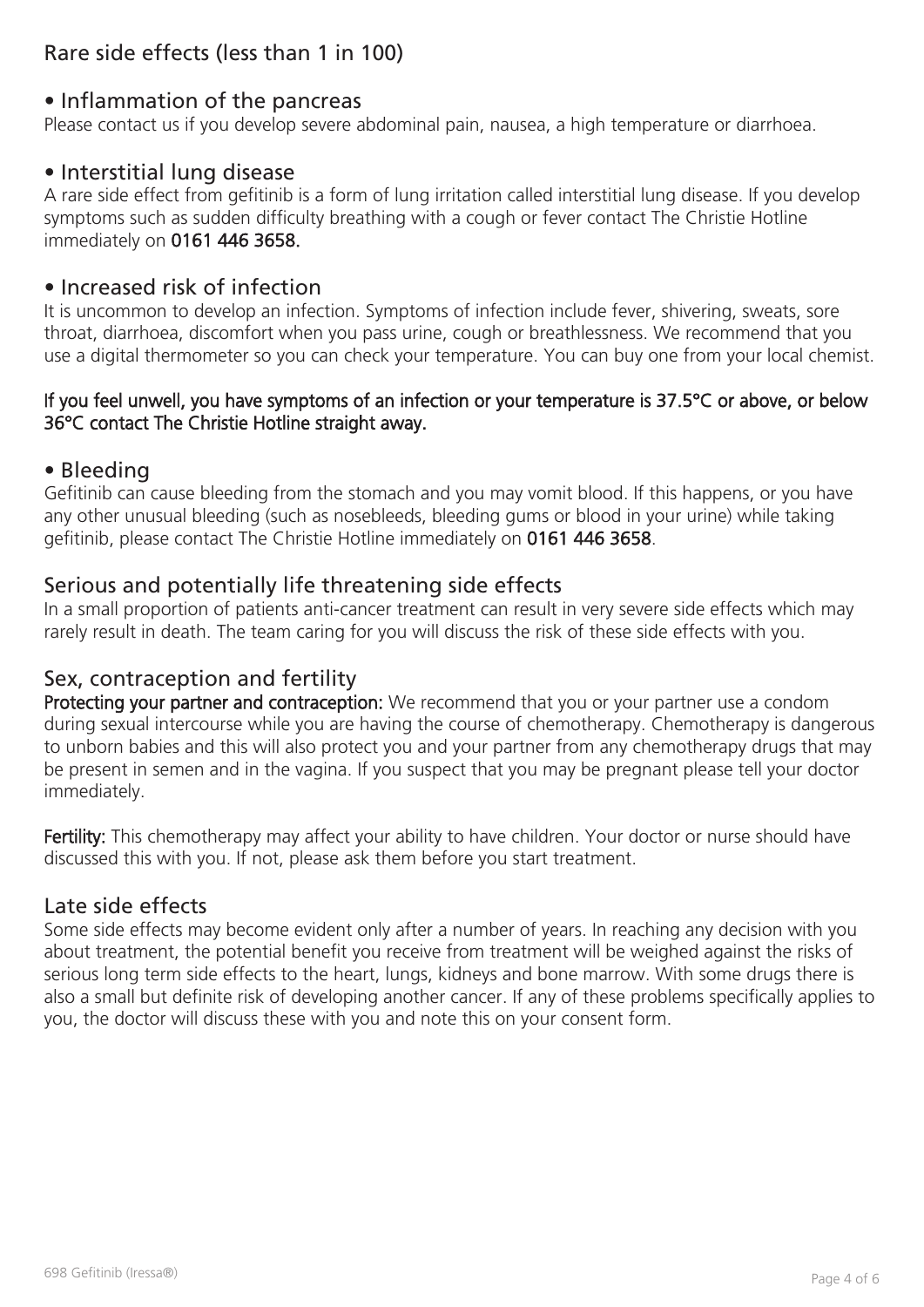# **Contacts**

If you have any general questions or concerns about your treatment, please ring the area where you are having treatment:

Administration enquiries - 0161 918 7606/7610 Chemotherapy nurse - 0161 918 7171 Clinical trials unit - 0161 918 7663 Lung cancer nurse team - 0161 918 2595

For urgent advice ring The Christie Hotline on 0161 446 3658 (24 hours)

Your doctor's secretary …………………………………….0161 ………..

Your consultant is: .....................................................................

Your hospital number is: ...........................................................

Your key worker is: ....................................................................